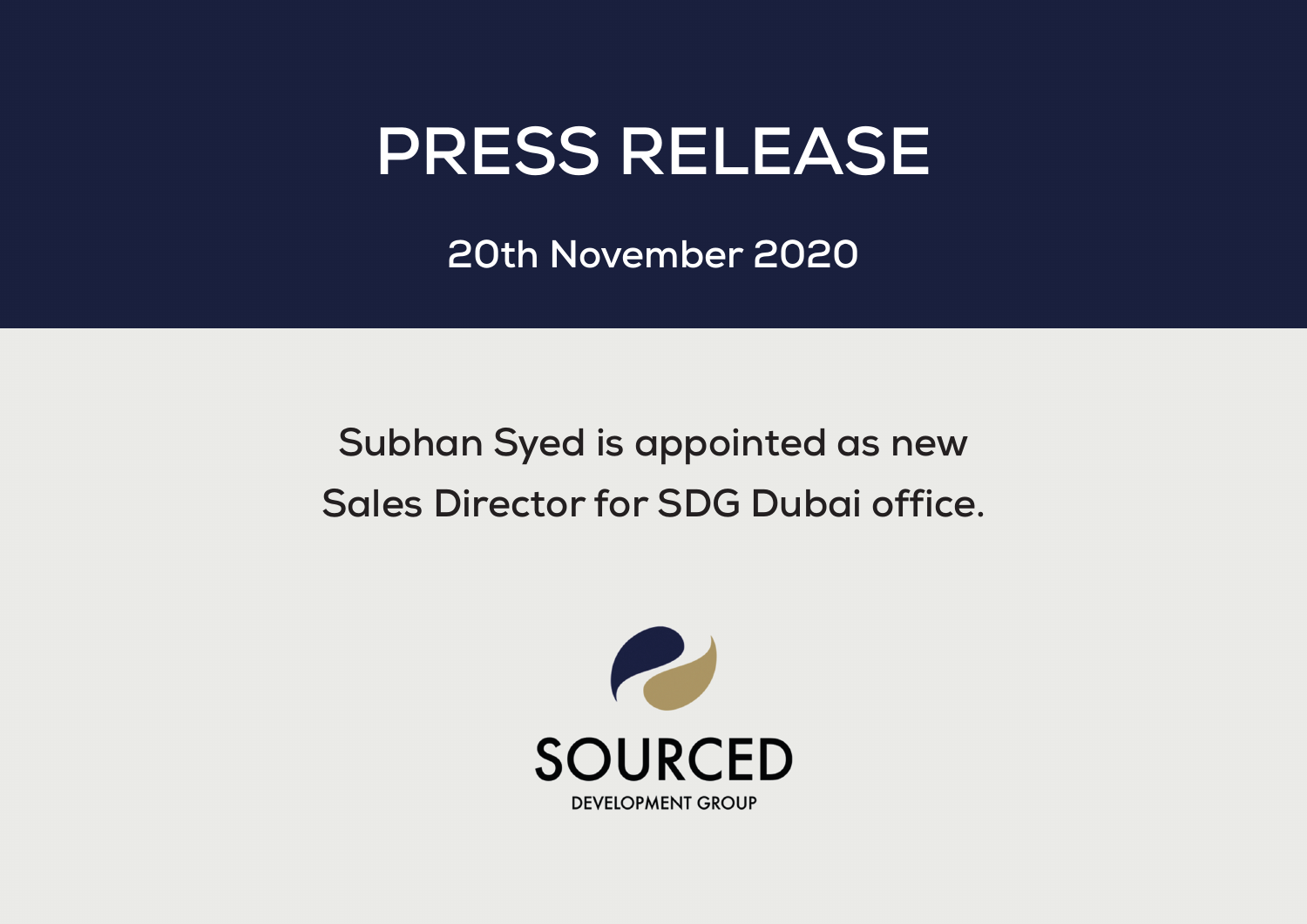## **SUBHAN SYED IS APPOINTED AS THE NEW SALES DIRECTOR FOR SDG DUBAI OFFICE.**

Subhan Syed who presently represents Sourced Development Groups' International Sales Team has now been appointed as the Sales Director for SDG Dubai Branch.

Subhan Syed is one of Dubai's most trusted and top selling Real Estate brokers, counting among his numerous clients, distinguished businessmen, government officials, and politicians alike.

A member of the Dubai Real Estate Association since 2013, Subhan has been selling, marketing, and promoting USA, UK, and European Properties throughout his extended network of top performing realtors in the UK, Africa, Asia, and the Middle East.

Subhan has successfully sold over 176 Million GBP of primary off plan market properties on behalf of both the Government and Private Developers.

A luxury Real Estate expert, Subhan's extensive market knowledge paired with his passion for in-depth facts and figures positions him to give the best of pre and post sales customer service.

Subhan is passionate about marketing, fintech, and how the Blockchain will affect the future of global Real Estate.



**Subhan Syed - SDG Sales Director, Dubai Office**